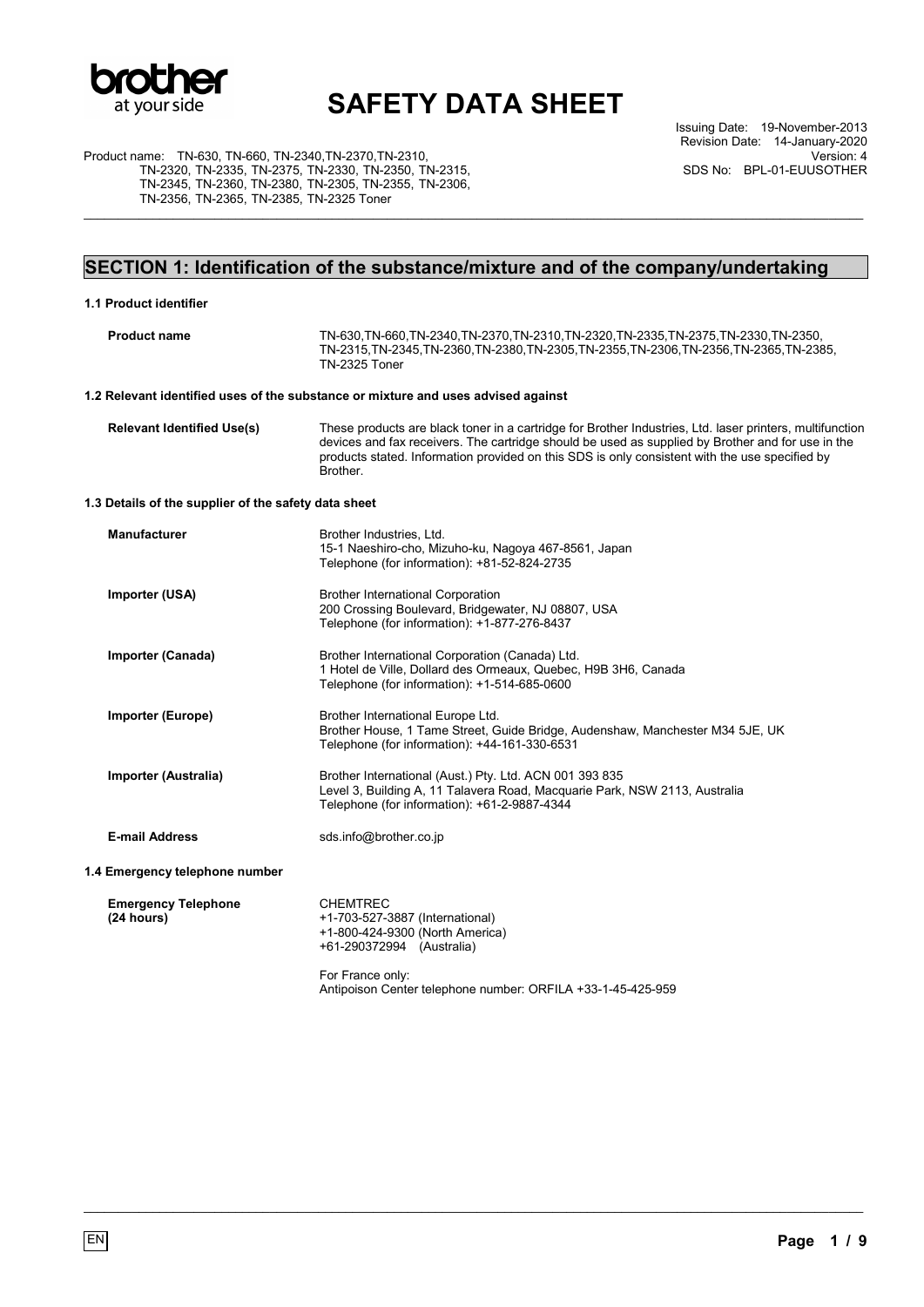

\_\_\_\_\_\_\_\_\_\_\_\_\_\_\_\_\_\_\_\_\_\_\_\_\_\_\_\_\_\_\_\_\_\_\_\_\_\_\_\_\_\_\_\_\_\_\_\_\_\_\_\_\_\_\_\_\_\_\_\_\_\_\_\_\_\_\_\_\_\_\_\_\_\_\_\_\_\_\_\_\_\_\_\_\_\_\_\_\_\_\_\_\_\_\_\_\_\_\_\_\_\_\_\_\_\_\_\_\_\_\_\_\_

Product name: TN-630, TN-660, TN-2340,TN-2370,TN-2310, TN-2320, TN-2335, TN-2375, TN-2330, TN-2350, TN-2315, TN-2345, TN-2360, TN-2380, TN-2305, TN-2355, TN-2306, TN-2356, TN-2365, TN-2385, TN-2325 Toner

Issuing Date: 19-November-2013 Revision Date: 14-January-2020 Version: 4 SDS No: BPL-01-EUUSOTHER

## **SECTION 2: Hazards identification**

#### **2.1 Classification of the substance or mixture**

**Classification according to Regulation (EC) No 1272/2008** 

Not classified as hazardous

#### **Classification according to Directive 1999/45/EC**

Not classified as hazardous

### **Australia Classification**

Not classified as hazardous according to the criteria of NOHSC

#### **2.2 Label elements**

**Labelling according to Regulation (EC) No. 1272/2008** 

### **Hazard pictograms**  None

**Signal Word** None

#### **Hazard Statements** EUH208 - Contains 'Rosin, fumarated'. May produce an allergic reaction.

**Precautionary statements** None

### **2.3 Other hazards**

This product contains no substance considered to be persistent, bioaccumulating nor toxic (PBT). This product contains no substance considered to be very persistent nor very bioaccumulating (vPvB).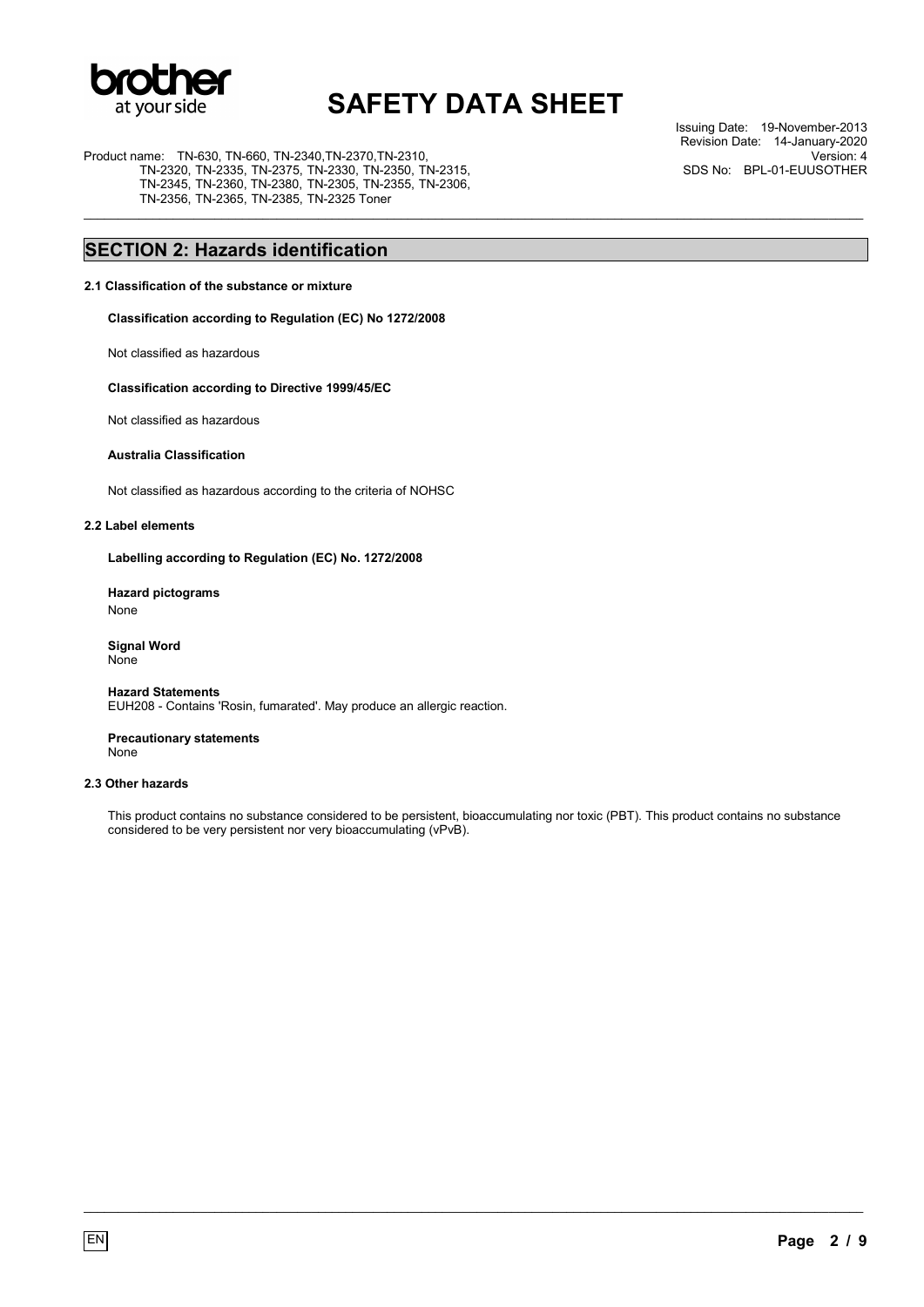

\_\_\_\_\_\_\_\_\_\_\_\_\_\_\_\_\_\_\_\_\_\_\_\_\_\_\_\_\_\_\_\_\_\_\_\_\_\_\_\_\_\_\_\_\_\_\_\_\_\_\_\_\_\_\_\_\_\_\_\_\_\_\_\_\_\_\_\_\_\_\_\_\_\_\_\_\_\_\_\_\_\_\_\_\_\_\_\_\_\_\_\_\_\_\_\_\_\_\_\_\_\_\_\_\_\_\_\_\_\_\_\_\_

Issuing Date: 19-November-2013 Revision Date: 14-January-2020 Version: 4 SDS No: BPL-01-EUUSOTHER

Product name: TN-630, TN-660, TN-2340,TN-2370,TN-2310, TN-2320, TN-2335, TN-2375, TN-2330, TN-2350, TN-2315, TN-2345, TN-2360, TN-2380, TN-2305, TN-2355, TN-2306, TN-2356, TN-2365, TN-2385, TN-2325 Toner

## **SECTION 3: Composition/information on ingredients**

### **3.2 Mixtures**

**Description of the mixture:** Polyester Toner (Mixture)

| <b>Chemical Name</b>                                                                                                                                                              | <b>CAS-No</b> | EC-No     | $w/w$ %   | <b>Classification</b><br>(67/548/EEC) | <b>Classification</b><br>(EU Reg. 1272/2008)                    |
|-----------------------------------------------------------------------------------------------------------------------------------------------------------------------------------|---------------|-----------|-----------|---------------------------------------|-----------------------------------------------------------------|
| N, N-diethyl-N-methyl-2-(2-methyl-1)<br>-oxo-2-propenyl) oxyethanaminium<br>salt with 4-methylbenzenesulfonic<br>acid (1:1) polymer with butyl<br>2-propenoate and ethenylbenzene | 133350-42-2   |           | $5 - 10$  | Xi: R36                               | Eye Irrit. 2 (H319)                                             |
| Carbon Black (bound)                                                                                                                                                              | 1333-86-4     | 215-609-9 | $1 - 5$   | Not classified                        | Not classified                                                  |
| Rosin, fumarated                                                                                                                                                                  | 65997-04-8    | 266-040-8 | $1 - 2.5$ | Xn: R22<br>Xi: R41<br>R43             | Acute Tox. 4 (H302)<br>Eye Dam. 1 (H318)<br>Skin Sens. 1 (H317) |
| Polvester resin                                                                                                                                                                   | $***$         |           | $***$     | Not classified                        | Not classified                                                  |

For the full text of R-phrases and H-Statements see Section 16

## \*\* CONFIDENTIAL

## **SECTION 4: First aid measures**

### **4.1 Description of first aid measures**

| General advice                                                                       | If symptoms persist, obtain medical attention.                                                                                                     |
|--------------------------------------------------------------------------------------|----------------------------------------------------------------------------------------------------------------------------------------------------|
| Inhalation                                                                           | Obtain immediate medical attention. In case of accident by inhalation remove casualty to fresh air<br>and keep at rest.                            |
| Skin contact                                                                         | Remove contaminated clothing immediately and wash affected skin with plenty of water or soap and<br>water.                                         |
| Eye contact                                                                          | Obtain medical attention. If substance has got into the eyes, immediately wash out with plenty of<br>water for at least 15 minutes.                |
| Ingestion                                                                            | Obtain immediate medical attention. Wash out mouth with water and give 100-200 ml of water to<br>drink.                                            |
| 4.2 Most important symptoms and<br>effects, both acute and delayed                   | Inhalation (dust): For large quantities: May cause irritation to the respiratory system. Increased<br>difficulty in breathing. Sneezing. Coughing. |
|                                                                                      | Eye contact: May cause eye irritation.                                                                                                             |
|                                                                                      | Ingestion: May cause stomach ache. Unlikely route of exposure.                                                                                     |
| 4.3 Indication of any immediate<br>medical attention and special<br>treatment needed | Treat symptomatically.                                                                                                                             |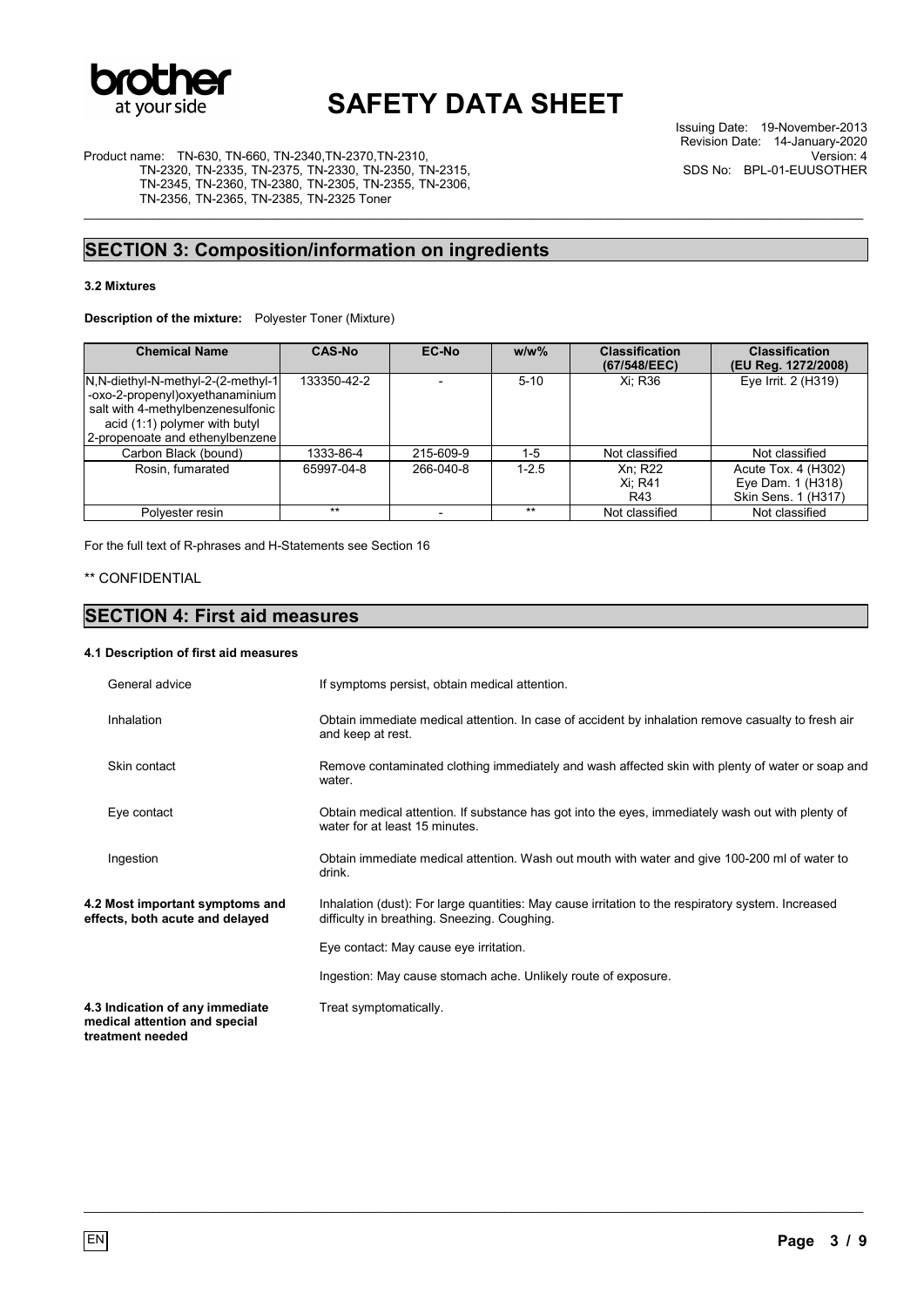

\_\_\_\_\_\_\_\_\_\_\_\_\_\_\_\_\_\_\_\_\_\_\_\_\_\_\_\_\_\_\_\_\_\_\_\_\_\_\_\_\_\_\_\_\_\_\_\_\_\_\_\_\_\_\_\_\_\_\_\_\_\_\_\_\_\_\_\_\_\_\_\_\_\_\_\_\_\_\_\_\_\_\_\_\_\_\_\_\_\_\_\_\_\_\_\_\_\_\_\_\_\_\_\_\_\_\_\_\_\_\_\_\_

Issuing Date: 19-November-2013 Revision Date: 14-January-2020 Version: 4 SDS No: BPL-01-EUUSOTHER

Product name: TN-630, TN-660, TN-2340,TN-2370,TN-2310, TN-2320, TN-2335, TN-2375, TN-2330, TN-2350, TN-2315, TN-2345, TN-2360, TN-2380, TN-2305, TN-2355, TN-2306, TN-2356, TN-2365, TN-2385, TN-2325 Toner

## **SECTION 5: Firefighting measures**

| 5.1 Extinguishing media<br>Suitable Extinguishing Media      | Extinguish preferably with dry chemical, Water spray.                                                                                                                                                                                                                                                                                                                                                                                                                                                                                           |
|--------------------------------------------------------------|-------------------------------------------------------------------------------------------------------------------------------------------------------------------------------------------------------------------------------------------------------------------------------------------------------------------------------------------------------------------------------------------------------------------------------------------------------------------------------------------------------------------------------------------------|
| Unsuitable Extinguishing Media                               | Do not use water jet.                                                                                                                                                                                                                                                                                                                                                                                                                                                                                                                           |
| 5.2 Special hazards arising from the<br>substance or mixture | May form explos ble dust clouds in air.                                                                                                                                                                                                                                                                                                                                                                                                                                                                                                         |
| 5.3 Advice for firefighters                                  | Do not use high-pressure water in order to prevent creating a dust cloud and spreading fire dust.<br>Use appropriate respirator for carbon monoxide and carbon dioxide. Wear positive pressure<br>self-contained breathing apparatus (SCBA) during the attack phase of firefighting operations and<br>during cleanup in enclosed or poorly ventilated areas immediately after a fire. Personnel not having<br>suitable respiratory protection must leave the area to prevent significant exposure to toxic<br>combustion gases from any source. |

## **SECTION 6: Accidental release measures**

| 6.1 Personal precautions, protective<br>equipment and emergency<br>procedures | Avoid generation of dust. Do not breathe dust. A suitable dust mask or dust respirator with filter type<br>A/P may be appropriate.                                                                                                                                                                                                                                                                              |
|-------------------------------------------------------------------------------|-----------------------------------------------------------------------------------------------------------------------------------------------------------------------------------------------------------------------------------------------------------------------------------------------------------------------------------------------------------------------------------------------------------------|
| 6.2 Environmental precautions                                                 | Prevent substance entering sewers. Washings must be prevented from entering surface water<br>drains.                                                                                                                                                                                                                                                                                                            |
| 6.3 Methods and materials for<br>containment and cleaning up                  | Sweep the spilt toner or remove it with a vacuum cleaner and transfer into a sealed container<br>carefully. Sweep slowly to minimize generation of dust during cleanup. If a vacuum cleaner is used,<br>the motor must be rated as dust explosion proof.<br>Potential for very fine particles to be taken into the vacuum only to be passed back into the<br>environment due to pore size in the bag or filter. |
| 6.4 Reference to other sections                                               | For personal protection: See section 8.<br>For disposal considerations: See section 13.                                                                                                                                                                                                                                                                                                                         |

## **SECTION 7: Handling and storage**

| 7.1 Precautions for safe handling                                   | Keep out of the reach of children. Avoid generation of dust. Avoid inhalation of high concentrations<br>of dust. Avoid contact with eyes.                                                                                          |
|---------------------------------------------------------------------|------------------------------------------------------------------------------------------------------------------------------------------------------------------------------------------------------------------------------------|
| 7.2 Conditions for safe storage.<br>including any incompatibilities | Keep away from oxidizing agents.                                                                                                                                                                                                   |
| 7.3 Specific end use(s)                                             | These products are black toner in a cartridge for Brother Industries, Ltd. laser printers, multifunction<br>devices and fax receivers. This cartridge should be used as supplied by Brother and for use in the<br>products stated. |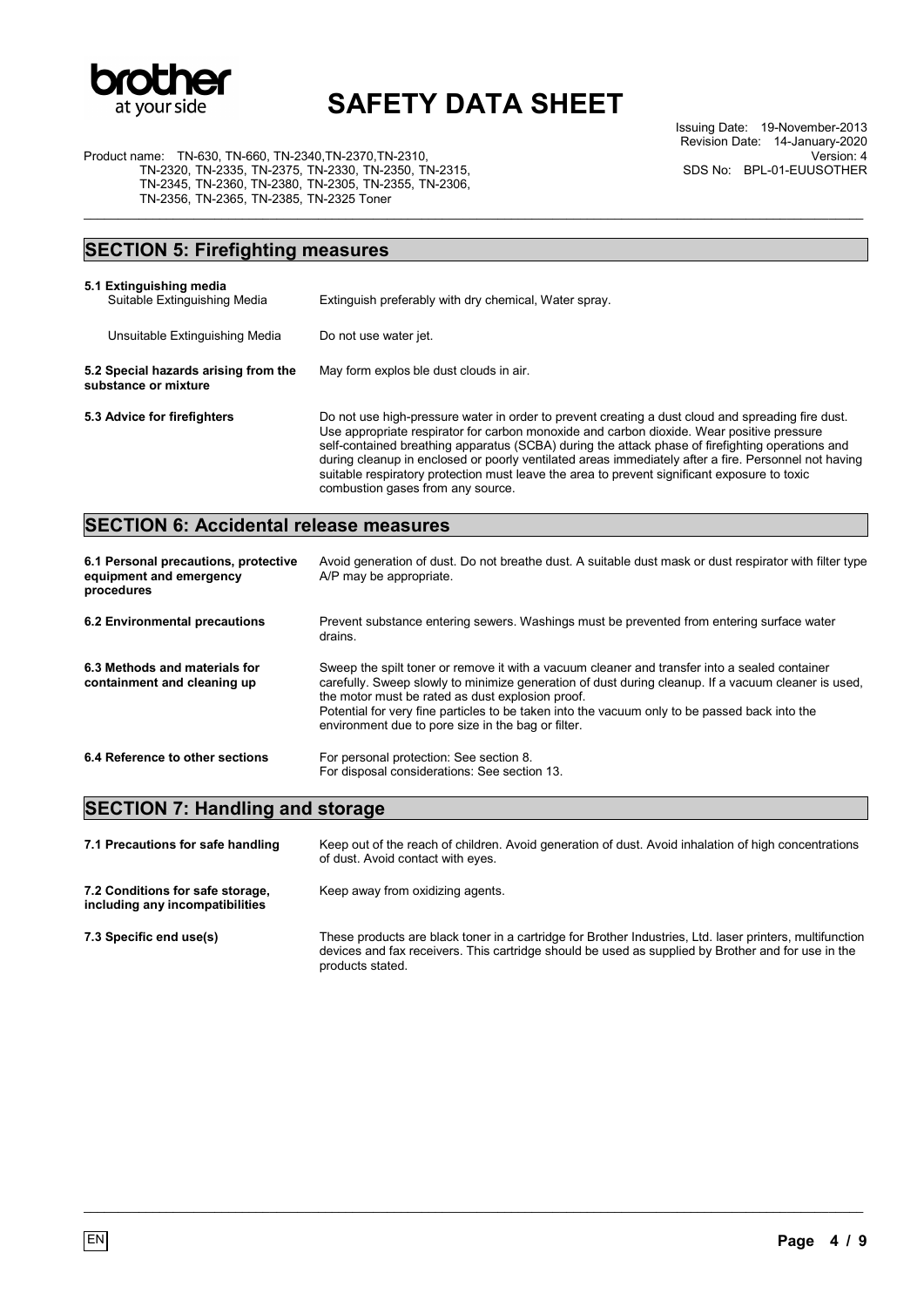

\_\_\_\_\_\_\_\_\_\_\_\_\_\_\_\_\_\_\_\_\_\_\_\_\_\_\_\_\_\_\_\_\_\_\_\_\_\_\_\_\_\_\_\_\_\_\_\_\_\_\_\_\_\_\_\_\_\_\_\_\_\_\_\_\_\_\_\_\_\_\_\_\_\_\_\_\_\_\_\_\_\_\_\_\_\_\_\_\_\_\_\_\_\_\_\_\_\_\_\_\_\_\_\_\_\_\_\_\_\_\_\_\_

Product name: TN-630, TN-660, TN-2340,TN-2370,TN-2310, TN-2320, TN-2335, TN-2375, TN-2330, TN-2350, TN-2315, TN-2345, TN-2360, TN-2380, TN-2305, TN-2355, TN-2306, TN-2356, TN-2365, TN-2385, TN-2325 Toner

Issuing Date: 19-November-2013 Revision Date: 14-January-2020 Version: 4 SDS No: BPL-01-EUUSOTHER

# **SECTION 8: Exposure controls/personal protection**

### **8.1 Control Parameters**

### **Occupational Exposure Limits**

| <b>Chemical Name</b>  | <b>Carbon Black (bound)</b><br>1333-86-4   |
|-----------------------|--------------------------------------------|
| <b>ACGIH TLV</b>      | TWA: $3 \text{ mg/m}^3$ inhalable fraction |
| <b>OSHA PEL</b>       | TWA: $3.5 \text{ mg/m}^3$                  |
| <b>European Union</b> |                                            |
| The United Kingdom    | STEL: $7 \text{ mg/m}^3$                   |
|                       | TWA: $3.5 \text{ mg/m}^3$                  |
| <b>France</b>         | TWA: $3.5 \text{ mg/m}^3$                  |
| Spain                 | TWA: $3.5 \text{ mg/m}^3$                  |
| Germany               | Carc                                       |
| Portugal              | TWA: $3.5 \text{ mg/m}^3$                  |
| <b>Finland</b>        | TWA: $3.5 \text{ mg/m}^3$                  |
|                       | STEL: $7 \text{ mg/m}^3$                   |
| <b>Denmark</b>        | TWA: $3.5 \text{ mg/m}^3$                  |
| Poland                | TWA: $4.0 \text{ mg/m}^3$                  |
| Norway                | TWA: $3.5 \text{ mg/m}^3$                  |
|                       | STEL: $7 \text{ mg/m}^3$                   |
| Ireland               | TWA: $3.5 \text{ mg/m}^3$                  |
|                       | STEL: 7 mg/m <sup>3</sup>                  |

Additional information USA OSHA PEL (TWA): 15 mg/m<sup>3</sup> (Total Dust) 5mg/m<sup>3</sup> (Respirable Fraction). ACGIH TLV (TWA): 10 mg/m<sup>3</sup> (Inhalable particles) 3 mg/m<sup>3</sup> (Respirable particles)

**8.2 Exposure controls** 

| Appropriate engineering controls                                         | Good general ventilation should be sufficient under normal use.                                                                                     |
|--------------------------------------------------------------------------|-----------------------------------------------------------------------------------------------------------------------------------------------------|
| Personal protective equipment                                            | Not normally required. For use other than in normal operating procedures (such as in the event of<br>large spill), the following should be applied: |
| Eye Protection                                                           | Safety goggles.                                                                                                                                     |
| <b>Hand Protection</b>                                                   | Protective gloves.                                                                                                                                  |
| Skin and body protection                                                 | Long sleeved clothing and long pants.                                                                                                               |
| Respiratory protection                                                   | Dust mask. (Large spillages: Respirator).                                                                                                           |
| <b>Environmental Exposure Controls</b> Avoid release to the environment. |                                                                                                                                                     |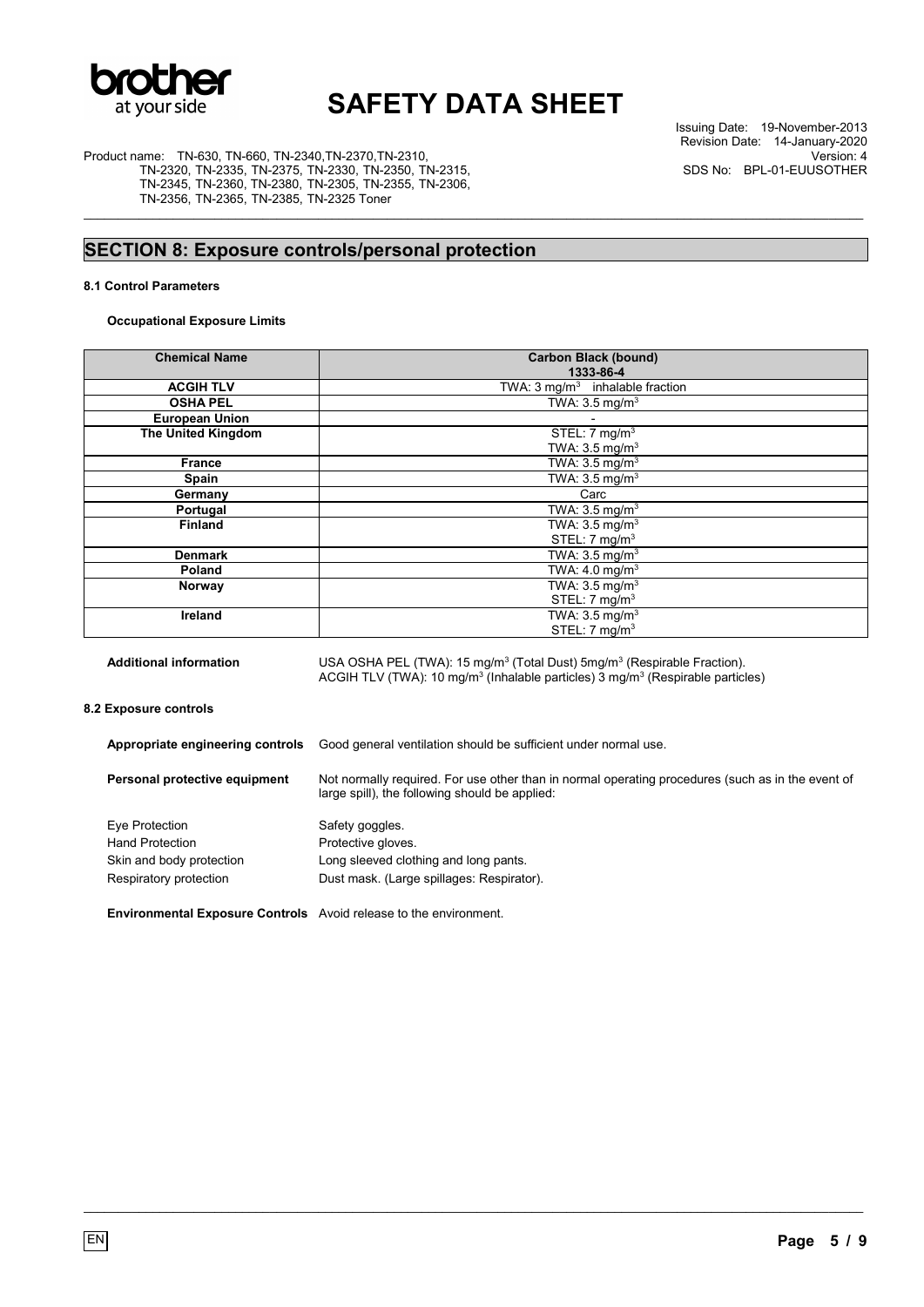

\_\_\_\_\_\_\_\_\_\_\_\_\_\_\_\_\_\_\_\_\_\_\_\_\_\_\_\_\_\_\_\_\_\_\_\_\_\_\_\_\_\_\_\_\_\_\_\_\_\_\_\_\_\_\_\_\_\_\_\_\_\_\_\_\_\_\_\_\_\_\_\_\_\_\_\_\_\_\_\_\_\_\_\_\_\_\_\_\_\_\_\_\_\_\_\_\_\_\_\_\_\_\_\_\_\_\_\_\_\_\_\_\_

Product name: TN-630, TN-660, TN-2340,TN-2370,TN-2310,

TN-2320, TN-2335, TN-2375, TN-2330, TN-2350, TN-2315, TN-2345, TN-2360, TN-2380, TN-2305, TN-2355, TN-2306, TN-2356, TN-2365, TN-2385, TN-2325 Toner

Issuing Date: 19-November-2013 Revision Date: 14-January-2020 Version: 4 SDS No: BPL-01-EUUSOTHER

## **SECTION 9: Physical and chemical properties**

### **9.1 Information on basic physical and chemical properties**

| Appearance                              |                                                                                                |
|-----------------------------------------|------------------------------------------------------------------------------------------------|
| Physical state                          | Powder                                                                                         |
| Color                                   | <b>Black</b>                                                                                   |
| Odor                                    | Odorless                                                                                       |
| Odor Threshold                          | No information available                                                                       |
| рH                                      | Not applicable                                                                                 |
| Melting point/freezing point            | No information available                                                                       |
| Initial boiling point and boiling range | Not applicable                                                                                 |
| Flash Point                             | Not applicable                                                                                 |
| Evaporation rate                        | Not applicable                                                                                 |
| Flammability (solid, gas)               | Not applicable                                                                                 |
| Upper/lower flammability or explosive   | No information available                                                                       |
| limits                                  |                                                                                                |
| Vapor pressure                          | Not applicable                                                                                 |
| Vapor density                           | Not applicable                                                                                 |
| Relative density                        | 1.2 ( $H_2O=1$ )                                                                               |
| Solubility(ies)                         | Insoluble (water), Partially soluble (toluene, chloroform and tetrahydrofuran)                 |
| Partition coefficient: n-octanol/water  | No information available                                                                       |
| Auto-ignition temperature               | No information available                                                                       |
| Decomposition temperature               | No information available                                                                       |
| Viscosity                               | Not applicable                                                                                 |
| Explosive properties                    | Explosive limits of toner particles suspended in air approximately equal to that of coal dust. |
| Oxidizing properties                    | No information available                                                                       |
|                                         |                                                                                                |

### **9.2 Other information**

No information available.

## **SECTION 10: Stability and reactivity**

| <b>10.1 Reactivity</b>                     | No information available.                                                |
|--------------------------------------------|--------------------------------------------------------------------------|
| <b>10.2 Chemical stability</b>             | Stable.                                                                  |
| 10.3 Possibility of hazardous<br>reactions | No information available                                                 |
| 10.4 Conditions to avoid                   | Keep away from heat. Avoid friction, sparks, or other means of ignition. |
| 10.5 Incompatible materials                | Strong oxidizing agents.                                                 |
| 10.6 Hazardous decomposition<br>products   | Contains: Carbon monoxide, Carbon dioxide and Nitrogen oxides.           |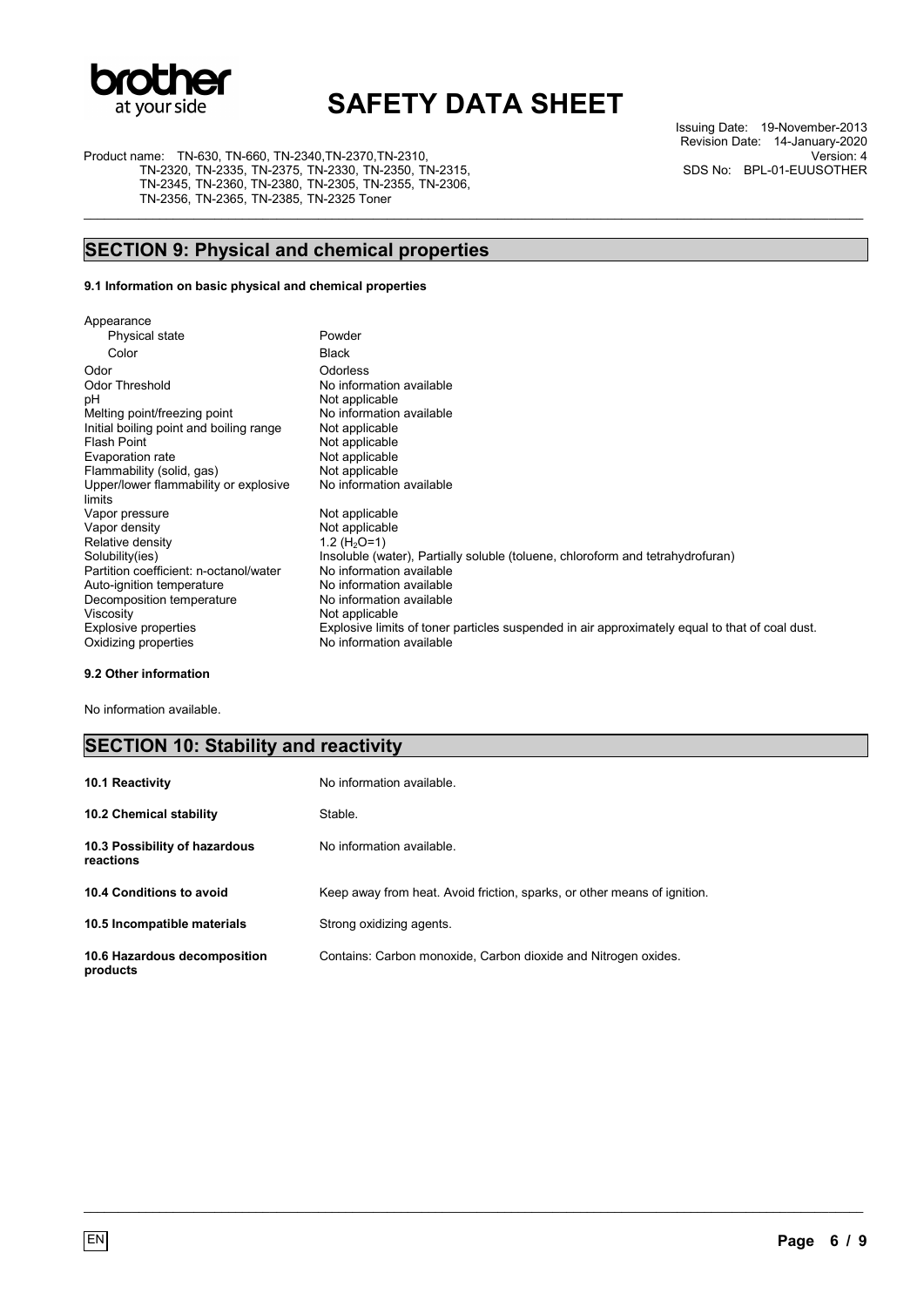

\_\_\_\_\_\_\_\_\_\_\_\_\_\_\_\_\_\_\_\_\_\_\_\_\_\_\_\_\_\_\_\_\_\_\_\_\_\_\_\_\_\_\_\_\_\_\_\_\_\_\_\_\_\_\_\_\_\_\_\_\_\_\_\_\_\_\_\_\_\_\_\_\_\_\_\_\_\_\_\_\_\_\_\_\_\_\_\_\_\_\_\_\_\_\_\_\_\_\_\_\_\_\_\_\_\_\_\_\_\_\_\_\_

Product name: TN-630, TN-660, TN-2340,TN-2370,TN-2310, TN-2320, TN-2335, TN-2375, TN-2330, TN-2350, TN-2315, TN-2345, TN-2360, TN-2380, TN-2305, TN-2355, TN-2306, TN-2356, TN-2365, TN-2385, TN-2325 Toner

Issuing Date: 19-November-2013 Revision Date: 14-January-2020 Version: 4 SDS No: BPL-01-EUUSOTHER

## **SECTION 11: Toxicological information**

Inhalation No information available.

### **11.1 Information on toxicological effects**

|  | <b>Acute toxicity</b> |
|--|-----------------------|
|--|-----------------------|

| <br>Eye contact                   | $\sim$ 111101111011011 0 101101010<br>No information available.                                                                                                                                                                                                                                                                                                                                                                                                                                                                                                                                                                                                                                                                                                                                              |
|-----------------------------------|--------------------------------------------------------------------------------------------------------------------------------------------------------------------------------------------------------------------------------------------------------------------------------------------------------------------------------------------------------------------------------------------------------------------------------------------------------------------------------------------------------------------------------------------------------------------------------------------------------------------------------------------------------------------------------------------------------------------------------------------------------------------------------------------------------------|
| Skin contact                      | No information available.                                                                                                                                                                                                                                                                                                                                                                                                                                                                                                                                                                                                                                                                                                                                                                                    |
| Ingestion                         | No information available.                                                                                                                                                                                                                                                                                                                                                                                                                                                                                                                                                                                                                                                                                                                                                                                    |
|                                   |                                                                                                                                                                                                                                                                                                                                                                                                                                                                                                                                                                                                                                                                                                                                                                                                              |
| Skin corrosion/irritation         | No information available.                                                                                                                                                                                                                                                                                                                                                                                                                                                                                                                                                                                                                                                                                                                                                                                    |
| Serious eye damage/irritation     | No information available.                                                                                                                                                                                                                                                                                                                                                                                                                                                                                                                                                                                                                                                                                                                                                                                    |
| Respiratory or skin sensitisation | No information available.                                                                                                                                                                                                                                                                                                                                                                                                                                                                                                                                                                                                                                                                                                                                                                                    |
| <b>Mutagenicity</b>               | Ames test: Negative. (Method: OECD#471)                                                                                                                                                                                                                                                                                                                                                                                                                                                                                                                                                                                                                                                                                                                                                                      |
| Carcinogenicity                   | Carbon Black: In 1996, the IARC re-evaluated carbon black as a Group 2B carcinogen (possible<br>human carcinogen). This classification is given to chemicals, for which there is inadequate human<br>evidence, but sufficient animal evidence on which to base an opinion of carcinogenicity. The<br>classification is based upon the development of lung tumors in rats receiving chronic inhalation<br>exposures to free carbon black at levels that induce particle overload of the lung. Studies performed<br>in animal models other than rats did not show any association between carbon black and lung<br>tumors. Moreover, a two-year cancer bioassay using a typical toner preparation containing carbon<br>black demonstrated no association between toner exposure and tumor development in rats. |
|                                   | Other ingredients of this product have not been classified as carcinogens according to IARC<br>monographs, NTP and OSHA.                                                                                                                                                                                                                                                                                                                                                                                                                                                                                                                                                                                                                                                                                     |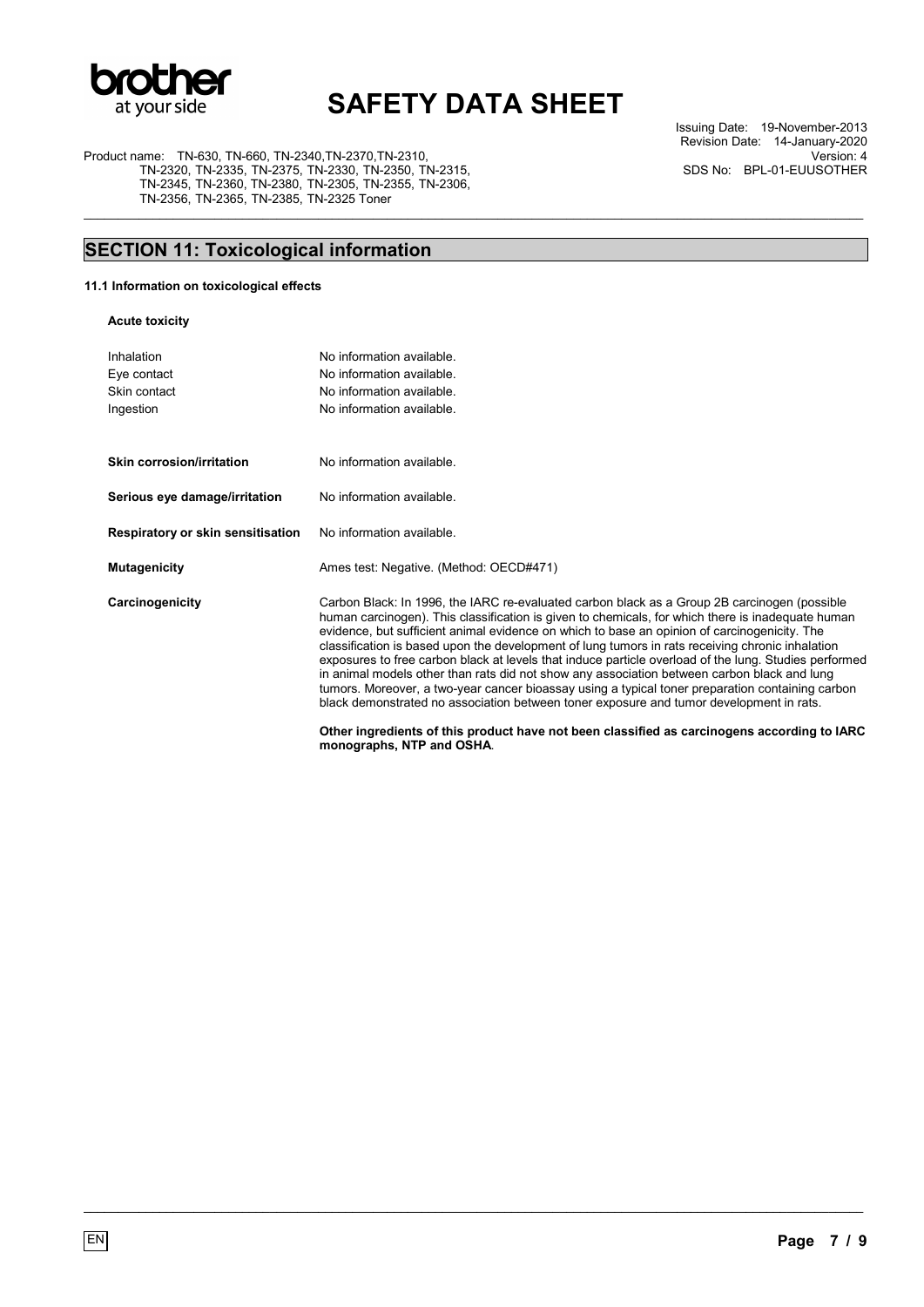

\_\_\_\_\_\_\_\_\_\_\_\_\_\_\_\_\_\_\_\_\_\_\_\_\_\_\_\_\_\_\_\_\_\_\_\_\_\_\_\_\_\_\_\_\_\_\_\_\_\_\_\_\_\_\_\_\_\_\_\_\_\_\_\_\_\_\_\_\_\_\_\_\_\_\_\_\_\_\_\_\_\_\_\_\_\_\_\_\_\_\_\_\_\_\_\_\_\_\_\_\_\_\_\_\_\_\_\_\_\_\_\_\_

Issuing Date: 19-November-2013 Revision Date: 14-January-2020 Version: 4 SDS No: BPL-01-EUUSOTHER

Product name: TN-630, TN-660, TN-2340,TN-2370,TN-2310, TN-2320, TN-2335, TN-2375, TN-2330, TN-2350, TN-2315, TN-2345, TN-2360, TN-2380, TN-2305, TN-2355, TN-2306, TN-2356, TN-2365, TN-2385, TN-2325 Toner

## **SECTION 12: Ecological information**

### **12.1 Toxicity**

| <b>Chemical Name</b>                       | <b>Toxicity to algae</b>                                                                                                                                                                                    | <b>Toxicity to fish</b>                                     | Toxicity to daphnia and other<br>aquatic invertebrates |
|--------------------------------------------|-------------------------------------------------------------------------------------------------------------------------------------------------------------------------------------------------------------|-------------------------------------------------------------|--------------------------------------------------------|
| Carbon Black (bound)<br>1333-86-4          |                                                                                                                                                                                                             |                                                             | $EC_{50}$ : >5600 mg/L 24 h<br>(Daphnia magna)         |
| Rosin, fumarated<br>65997-04-8             |                                                                                                                                                                                                             | LC50: $3.2 \text{ mg/L}$ 96 h static<br>(Brachydanio rerio) |                                                        |
| 12.2 Persistance and degradability         | No information available.                                                                                                                                                                                   |                                                             |                                                        |
| 12.3 Bioaccumulative potential             | No information available.                                                                                                                                                                                   |                                                             |                                                        |
| 12.4 Mobility in soil                      | No information available                                                                                                                                                                                    |                                                             |                                                        |
| 12.5 Results of PBT and vPvB<br>assessment | This product contains no substance considered to be persistent, bioaccumulating nor toxic (PBT).<br>This product contains no substance considered to be very persistent nor very bioaccumulating<br>(vPvB). |                                                             |                                                        |
| 12.6 Other adverse effects                 | No information available.                                                                                                                                                                                   |                                                             |                                                        |

## **SECTION 13: Disposal considerations**

**13.1 Waste treatment methods** Do not put toner or toner cartridges into a fire, this can cause fire to spread with the risk of causing burn injuries. Shred toner cartridges in a dust/explosion controlled environment. Finely dispersed particles may form explosive mixtures in the air. Dispose of in accordance with Federal, State, and local regulations.

 $\_$  , and the set of the set of the set of the set of the set of the set of the set of the set of the set of the set of the set of the set of the set of the set of the set of the set of the set of the set of the set of th

## **SECTION 14: Transport information**

Not classified according to the United Nations "Recommendations on the Transport of Dangerous Goods"

| 14.1 UN Number                                                                      | None           |
|-------------------------------------------------------------------------------------|----------------|
| 14.2 UN proper shipping name                                                        | None           |
| 14.3 Transport hazard class(es)                                                     | None           |
| 14.4 Packing Group                                                                  | None           |
| 14.5 Environmental hazards                                                          | None           |
| 14.6 Special precautions for user                                                   | None           |
| 14.7 Transport in bulk according to<br>Annex II of Marpol 73/78 and the IBC<br>Code | Not applicable |

Not regulated under DOT, IMDG, ADR, RID, IATA.